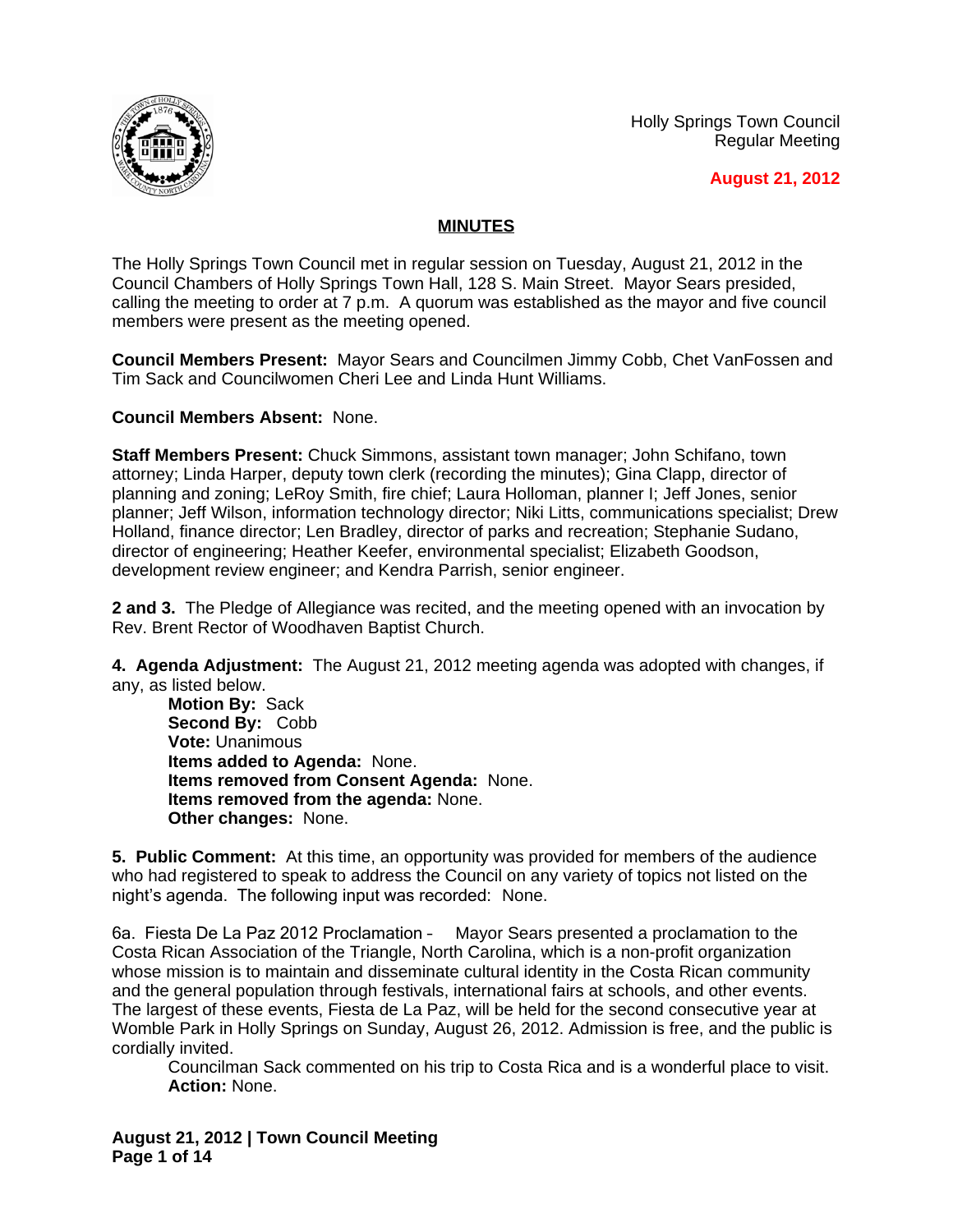7a. Public Hearing: 12-CPA-01, Comprehensive Plan Amendment – Ms. Holloman said this request is to consider a proposed Comprehensive Plan Amendment #12-CPA-01, to amend the Southern Gateway Plan Future Land Use Designation of 4 acres of property located along GB Alford Hwy and near Shadow Valley Road from Office/Professional designation to Mixed Residential.

Ms. Holloman said the Future Land Use Plan has this property designated as part of a "Regional Center" and is more specifically located in the Southern Gateway planning area. Within the Southern Gateway Plan this parcel is currently designated as Office/Professional. That designation is intended to develop major community employment centers, including major office complexes, corporate headquarters, compatible office-type businesses, limited public and semi-public uses, and research and development facilities which are in keeping in physical appearance and service requirements to general office uses.

However, given the existing surrounding residential development, as well as planned high density residential development, Pecan Grove, the more harmonious choice in this corridor is mixed residential rather than commercial sandwiched between residential uses.

She explained the proposed amendment is for a mixed residential designation. This designation provides areas for multifamily development, including apartments, condominiums, townhomes, and small lot single family developments. These projects should be designed to provide access to adjacent commercial areas.

Ms. Holloman said the appropriate zoning districts for the requested land use category would include R-8, R-MF-8 and R-MF-15 residential districts.

She said that R-MF-8 allows for townhomes, apartments as well as condominiums, density is limited to 8 dwelling units an acre. R-MF-15 also allows for multifamily units like townhomes, apartments, and condominiums. It is the highest density residential zoning district, and allows for 15 dwelling units per acre.

The existing commercial category speaks to the Local Business district, which could yield a wide variety of office/professional services like banks and miscellaneous professional offices. It also could allow for automotive sales & service facilities.

She said this proposed mixed residential designation will allow for an adequate transition between existing and planned residential areas.

Ms. Holloman reviewed the current zoning of the surrounding property adjacent to the proposed amendment. She said the impact of the areas would be in keeping with current zoning and density for this area.

Councilman Cobb asked the planning board recommendation and discussions.

Ms. Holloman said the planning board discussed if the proposed amendment met the intent of the Southern Gateway Plan as well as the adjacent properties and recommended approval with no conditions.

Councilman VanFossen made a comment that this property was rezoned several years ago, there were concerns from adjacent residence that lives a long Shadow Valley Road regards to buffers and road improvements. He said that he had no problem with the request and understands this is all about marketing of the property.

With that explanation completed, Mayor Sears opened the public hearing. The following comments were recorded:

Brent Lane of 5004 Parkmore Drive, said his property is located at the end of Old Adams Road and his concern is the increase traffic the proposed amendment would create along Old Adams Road and GB Alford Hwy. He suggested the Town conduct a traffic study at the intersection of GB Alford Hwy and Old Adams Road. He also inquired about the status of reduction of speed limit from 55 mph to 45 mph along the bypass in front of the proposed Pecan Grove project.

**August 21, 2012 | Town Council Meeting Page 2 of 14** Fred Honeycutt of 5313 Shadow Valley Road said that his major concerns were the 30 foot buffer and would like the removal of the old trees and plant new ones. He said the proposed development will cause increase of traffic along G. B. Alford Hwy., he also said the property will have sidewalk improvements along the Holly Springs' side of the Holly Springs and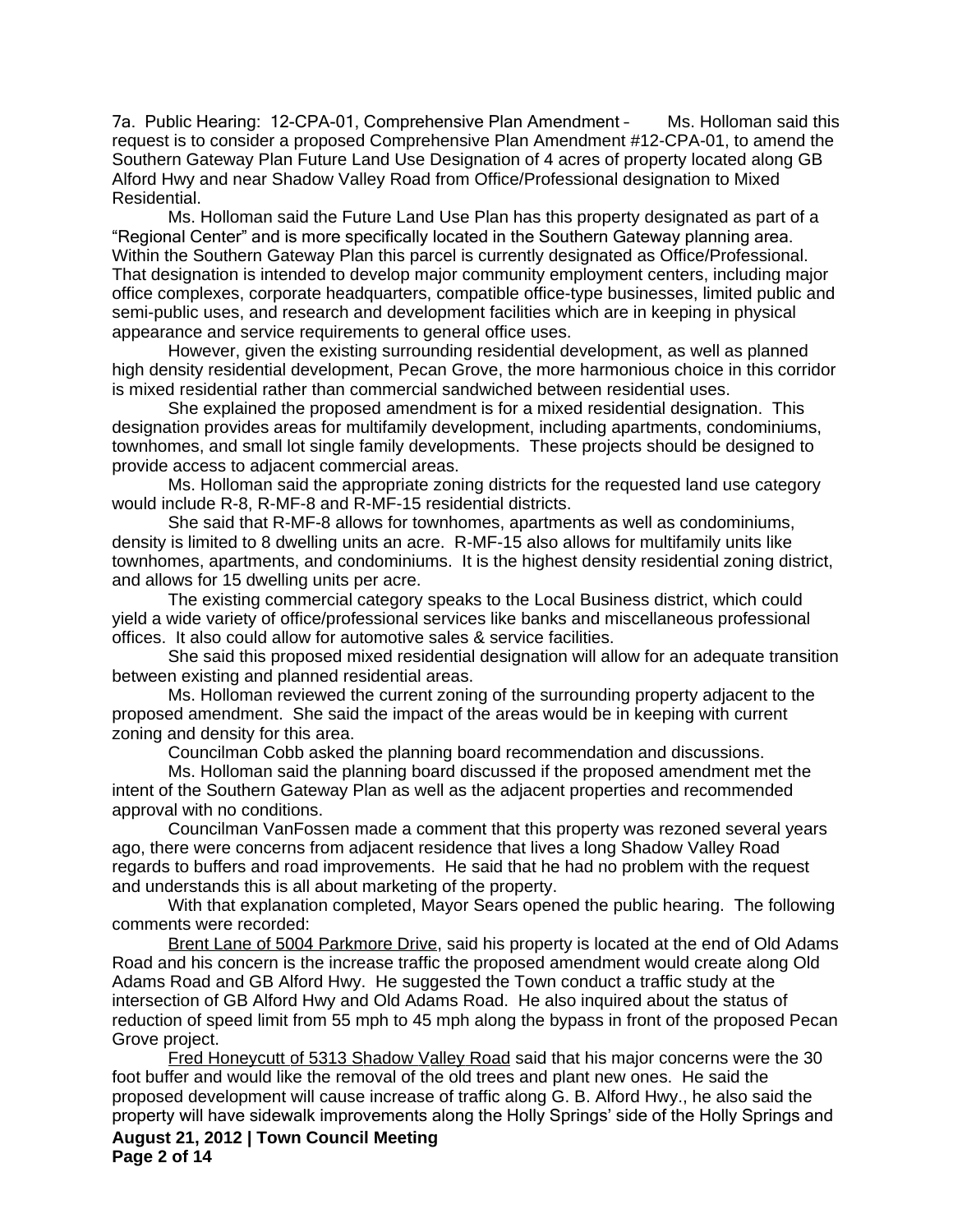Fuquay-Varina annexation boundary line.

There being no further comments, the public hearing was closed.

**Action:** The Council approved a motion to adopt Resolution 12-16 for Comprehensive Plan Amendment #12-CPA-01 amend the Southern Gateway Plan Future Land Use Designation of  $\pm$  4 acres of Wake County PIN: #0658246285 from Office/Professional to Mixed Residential as submitted by Hugh J. Gilleece, III of Gilleece & Associates, more specifically described as follows:

Being a certain parcel of land located in Wake County, North Carolina, Being Tract # 2 of D. Carlyle Adams, Jr. Property; and being more particularly described as follows:

BEGINNING at an existing iron stake on the eastern right of way of N.C. Highway 55, ha ving NC Grid Coordinates of N =  $684,724.914$  and E = 2,051,805.675; Thence South 87 degrees 08 minutes 49 seconds East – 48.77 feet to an existing iron pipe; Thence South 87 degrees 11 minutes 52 seconds East – 125.00 feet to an existing iron pipe; Thence South 87 degrees 01 minutes 16 seconds East – 254.89 feet to an existing iron pipe; Thence South 87 degrees 19 minutes 46 seconds East – 152.11 feet to an existing iron pipe Thence South 87 degrees 08 minutes 50 seconds East – 163.76 feet to an existing iron pipe; Thence South 87 degrees 09 minutes 38 seconds East – 161.60 feet to an iron stake set; Thence South 02 degrees 50 minutes 54 seconds West – 209.12 feet to an iron stake set; Thence North 87 degrees 09 minutes 06 seconds West - 620.44 feet to an iron stake set; Thence along a curve to the left having a radius of 125.00 feet an arc length of 85.75 feet a chord bearing and distance of South 73 degrees 16 minutes 00 seconds West – 84.08 feet to an iron stake set; Thence North 81 degrees 27 minutes 33 seconds West - 20.20 feet to an iron stake set; on the eastern right of way of N.C. Highway 55;Thence North 36 degrees 24 minutes 04 seconds West – 277.44 feet along the Eastern right of way of N.C. Highway 55 to an existing concrete monument; Thence North 52 degrees 38 minutes 03 seconds East – 6.84 feet to an existing concrete monument; Thence North 42 degrees 11 minutes 51 seconds West – 22.69 feet to an existing iron stake the point of BEGINNING. Together with and subject to covenants, easements and restrictions of record. Said property contains 4.00 acres more or less.

**Motion By:** Vanfossen **Second By:** Cobb **Vote:** Unanimous *A copy of Resolution 12-16 is attached to these minutes.*

7b. Public Hearing: 12-CPA-02, Comprehensive Plan Amendment – Mr. Jones said this request is to consider modification to the Land Use Element of Vision Holly Springs to incorporate changes related to density.

He said staff has been working on updates to the Vision Holly Springs Comprehensive Plan in conjunction with updates to the Town's Unified Development Ordinance, (UDO) with respect to higher density residential projects and where those projects may be encouraged in Town. He said staff has prepared a text amendment that identifies four locations in Town for higher density residential projects beyond 15 units to an acre when associated with or immediately adjacent to a commercial project. Those locations are:

- Northeast Gateway Area Sunset Lake Road/Holly Springs Road/future NC 540 interchange
- Southern Gateway Area GB Alford Hwy/Avent Ferry Rd/Piney Grove Wilbon Rd
- New Hill Rd and GB Alford Hwy Regional Center
- Future US 1 Interchange in the Northwest Area

He said these areas in Town are situated along current or future major thoroughfares and as such we feel that these are the best locations for apartment style development with higher densities. Other Community Growth Area's or other locations in Town would be limited to 8 units to an acre.

With that explanation completed, Mayor Sears opened the public hearing. The following comments were recorded: None

**August 21, 2012 | Town Council Meeting Page 3 of 14**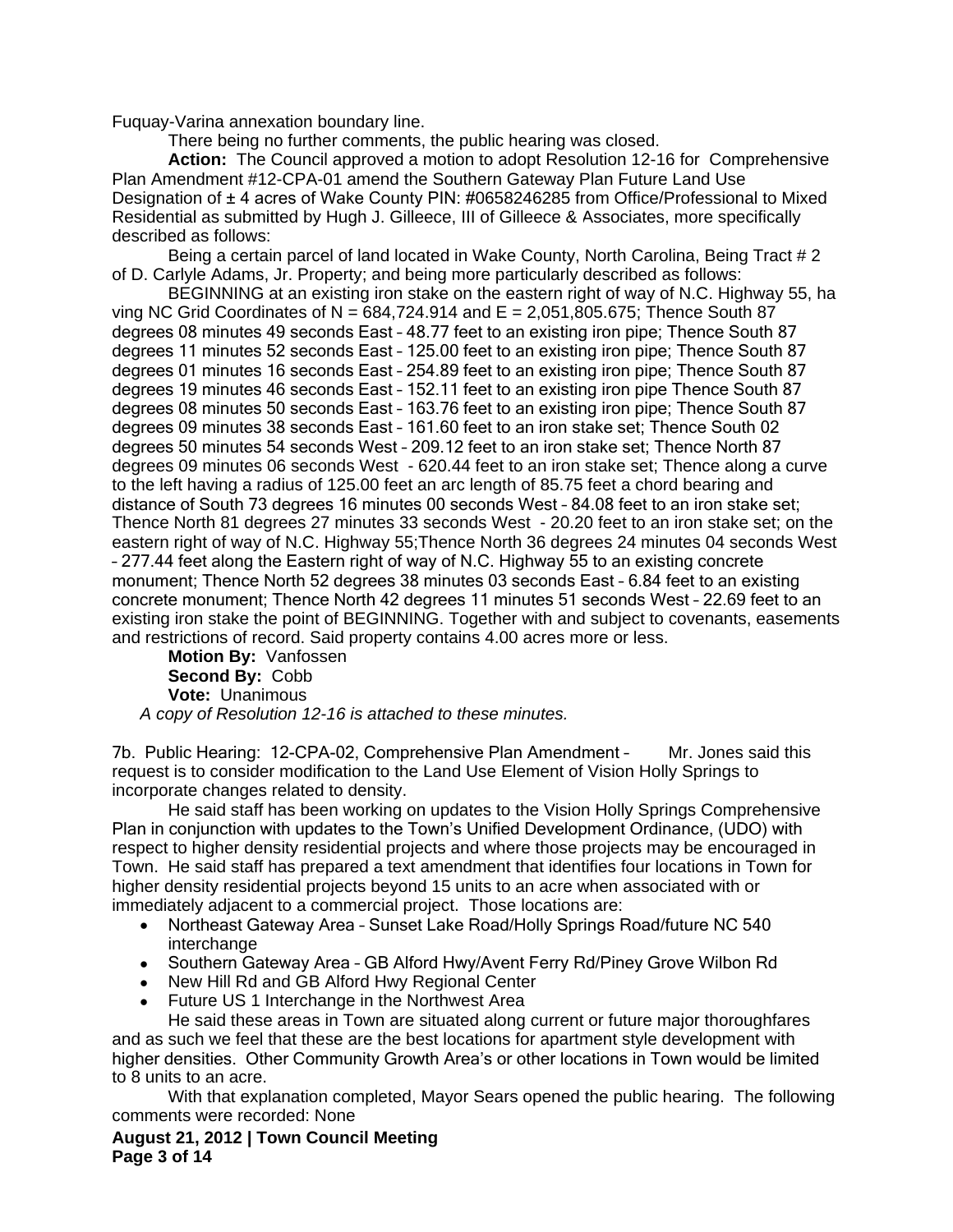There being no further comments, the public hearing was closed.

**Action:** The Council approved a motion to adopt Resolution 12-17 for Comprehensive Plan Amendment #12-CPA-02 amending the Land Use Element of Vision Holly Springs.

**Motion By:** Cobb **Second By:** Sack **Vote:** Unanimous *A copy of Resolution 12-17 is attached to these minutes.*

7c. Public Hearing: 12-REZ-03, Rezoning Petition – Ms. Holloman said this request is to modify the zoning of approximately 4 acres from LB: Local Business to R-MF-15: Residential. She said the parcel is located along GB Alford Highway and is directly adjacent to the approved Pecan Grove Apartments project. This rezoning request mimics the current Pecan Grove Apartments zoning classification of R-MF-15. Allows smaller lots and residential.

Councilman Cobb asked what were the concerns and recommendation of the planning board regarding access onto Hwy. 55.

Ms. Holloman said the planning board discussed if the Holly Springs market could support additional multifamily zoning in this area and potential vehicular access points on Highway 55.

Ms. Goodson said normally access points will be reviewed and covered during plan review process. She said there is an approved plan showing an access point onto Hwy. 55 to the property adjacent to the proposed rezoning.

With that explanation completed, Mayor Sears opened the public hearing. The following comments were recorded:

Hugh J. Gilleece, III of Gilleece & Associates, 875 Walnut Street, Cary, representing the applicant clarified the access to the property. He said the proposed rezoning to residential from local business will decrease the projected traffic by two thirds. He said there will be a fence and buffers located along the rear property lines of the neighbors who live on Shadow Valley Road. He said a meeting was held with the adjacent property owners and answered the drainages, and road improvement concerns. He said the project will be build out with 15 to 18 months.

There being no further comments, the public hearing was closed.

Mayor Sears re-opened the public hearing. The following comments were recorded:

Brent Lane of 5004 Parkmore Drive, reinstated his concerns with the proposed apartments will increase vehicular traffic along Old Adams Road and GB Alford Hwy. He also inquired about the status of reduction of speed limit from 55 mph to 45 mph along the bypass in front of the proposed Pecan Grove Apartments project.

There being no further comments, the public hearing was closed.

**Action #1:** The Council approved a motion to accept the following statement as true: "*T he requested zone map change from LB: Local Business to R-MF-15 is consistent with the Vision Holly Springs Comprehensive Plan since the Future Land Use Plan Map indicates this property as Regional Center and as part of the Southern Gateway Plan as Mixed Residential. This designation will continue to provide and allow for higher densities of residential to support*  existing and planned for high density commercial areas in the Southern Gateway area."

**Motion By:** VanFossen **Second By:** Cobb **Vote:** Unanimous

**August 21, 2012 | Town Council Meeting Page 4 of 14 Action #2:** The Council approved a motion to adopt Rezoning Ordinance 12-REZ-03 for Zone Map Change Petition #12-REZ-03 to change the zoning of 4 acres, a portion of Wake County PIN #0658246285 from LB: Local Business to R-MF-15: Residential, as submitted by Hugh J. Gilleece, III Gilleece & Associates, more specifically described as the following: Being a certain parcel of land located in Wake County, North Carolina, being Tract # 2 of D. Carlyle Adams, Jr. Property; and being more particularly described as follows: BEGINNING at an existing iron stake on the eastern right of way of N.C. Highway 55, Having NC Grid Coordinates of N =  $684,724.914$  and E = 2,051,805.675; Thence South 87 degrees 08 minutes 49 seconds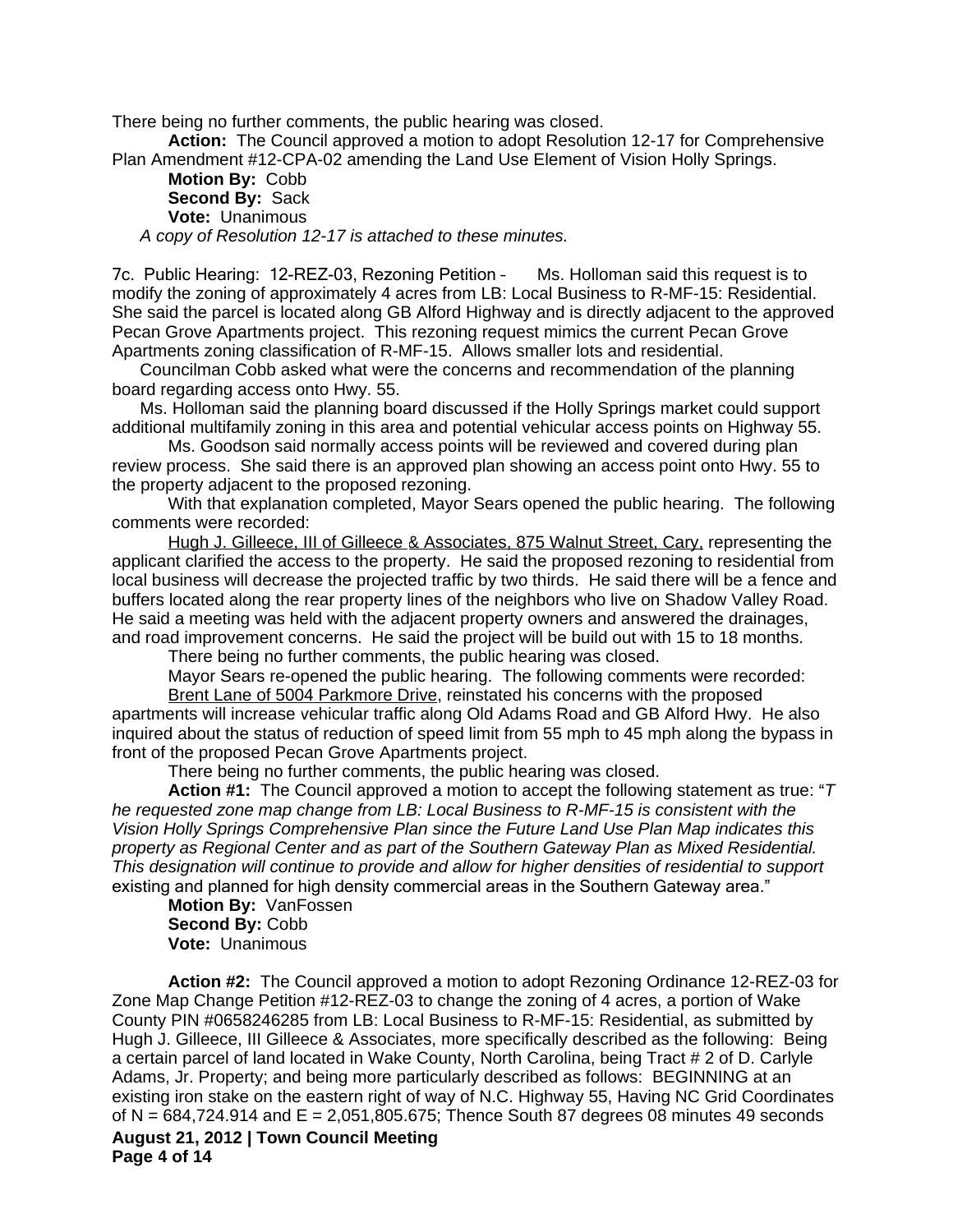East – 48.77 feet to an existing iron pipe; Thence South 87 degrees 11 minutes 52 seconds East – 125.00 feet to an existing iron pipe; Thence South 87 degrees 01 minutes 16 seconds East – 254.89 feet to an existing iron pipe; Thence South 87 degrees 19 minutes 46 seconds East – 152.11 feet to an existing iron pipe Thence South 87 degrees 08 minutes 50 seconds East – 163.76 feet to an existing iron pipe; Thence South 87 degrees 09 minutes 38 seconds East – 161.60 feet to an iron stake set; Thence South 02 degrees 50 minutes 54 seconds West – 209.12 feet to an iron stake set; Thence North 87 degrees 09 minutes 06 seconds West - 620.44 feet to an iron stake set; Thence along a curve to the left having a radius of 125.00 feet an arc length of 85.75 feet a chord bearing and distance of South 73 degrees 16 minutes 00 seconds West – 84.08 feet to an iron stake set; Thence North 81 degrees 27 minutes 33 seconds West - 20.20 feet to an iron stake set; on the eastern right of way of N.C. Highway 55;Thence North 36 degrees 24 minutes 04 seconds West – 277.44 feet along the Eastern right of way of N.C. Highway 55 to an existing concrete monument; Thence North 52 degrees 38 minutes 03 seconds East – 6.84 feet to an existing concrete monument; Thence North 42 degrees 11 minutes 51 seconds West – 22.69 feet to an existing iron stake the point of BEGINNING. Together with and subject to covenants, easements and restrictions of record. Said property contains 4.00 acres more or less**.**

**Motion By:** VanFossen **Second By:** Cobb **Vote:** Unanimous *A copy of Rezoning Ordinance 12-REZ-03 is attached to these minutes.*

7d. Public Hearing: 12-REZ-04, Rezoning Petition - Ms. Holloman said that this request is for a zone map change for property located near the intersection of Sunset Lake Road and Holly Springs Road. She said the applicant is requesting to rezone the property from R-20: Residential to LB: Local Business. The parcel is currently vacant and is approximately 1.92 acres in size. The property is included in the Northeast Gateway Area Plan, and the requested LB: Local Business zoning district is consistent with the business land use designation.

With that explanation completed, Mayor Sears opened the public hearing. The following comments were recorded: None.

There being no further comments, the public hearing was closed.

Councilman VanFossen asked if Eisenhower Drive will connect to this proposed property, making a loop from Sunset Lake Road to Holly Springs Road.

Ms. Goodson said there were discussions about Lassiter Road looping to Holly Springs Road. She said as development occurs to the proposed property, it could be possible to make that connection.

**Action#1:** The Council approved a motion to accept the following statement as true: "Th *e requested zone map change from R-20 to LB is consistent with the Vision Holly Springs Comprehensive Growth Plan and the Northeast Gateway Area Plan since the Future Land Use Plan Map indicates this property as business and the LB: Local Business District allows for*  commercial, retail, and office development."

**Motion By:** Sack **Second By:** Cobb **Vote:** Unanimous

**Action #2:** The Council approved a motion to adopt Rezoning Ordinance 12-REZ-04 for Zone Map Change Petition #12-REZ-04 to change the zoning of 1.92 acres of Wake County PIN #0659970382 from R-20: Residential to LB: Local Business as submitted by Stancil & Associates.

**August 21, 2012 | Town Council Meeting Page 5 of 14 Motion By:** Cobb **Second By:** Sack **Vote:** Unanimous *A copy of Rezoning Ordinance 12-REZ-04 is attached to these minutes.*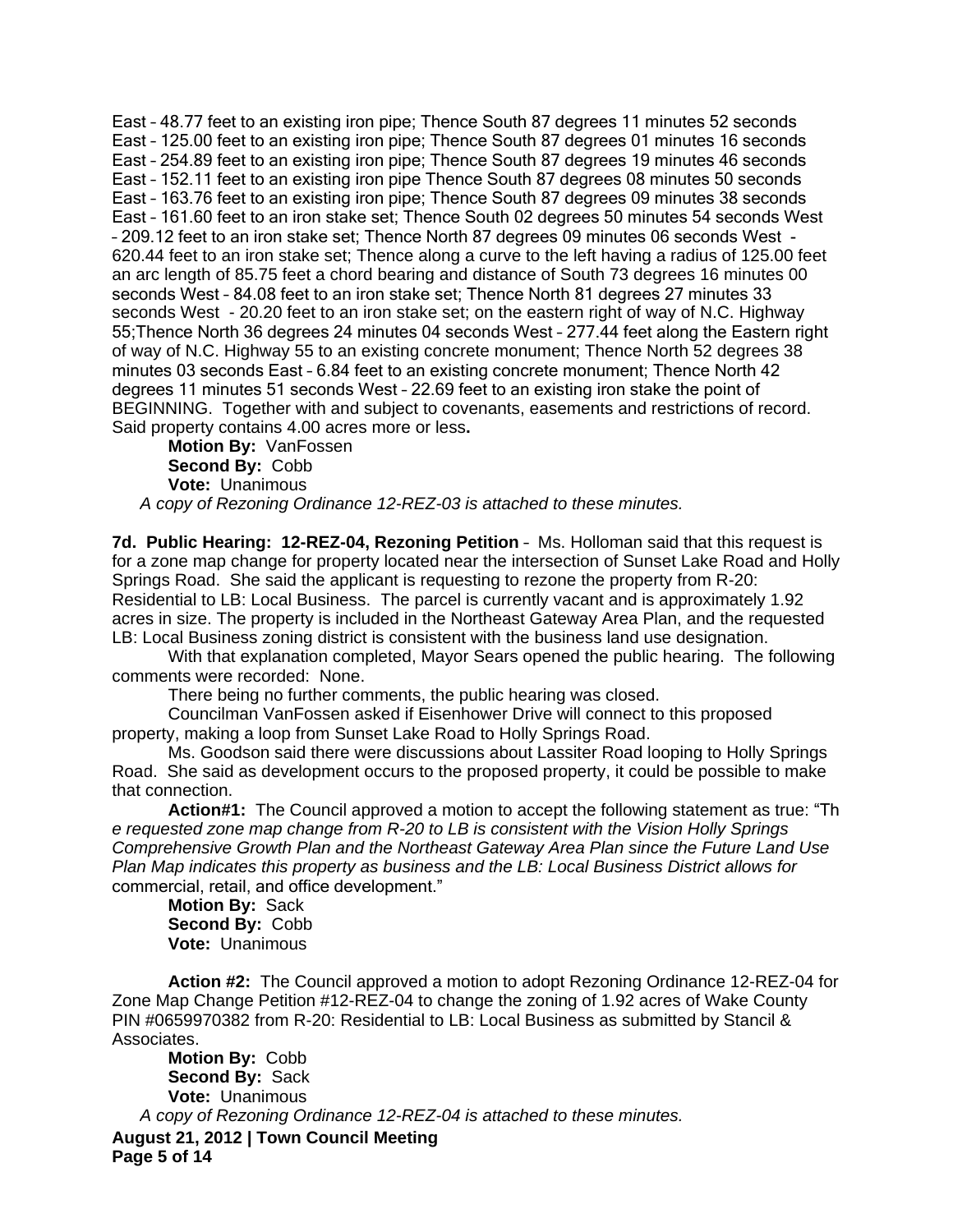**7e. Public Hearing: Ordinance 12-05 UDO Amendment 12-UDO-01** – Ms. Holloman reviewed the following proposed Unified Development Ordinance amendments to the Council for consideration:

| <b>Section being</b><br><b>Amended</b> | <b>Summary of Change</b>                                                                                                                                                      | <b>Reason for Change</b>                                                                                                                                                                                                                                                                                                                                                                                                                                                                                   |
|----------------------------------------|-------------------------------------------------------------------------------------------------------------------------------------------------------------------------------|------------------------------------------------------------------------------------------------------------------------------------------------------------------------------------------------------------------------------------------------------------------------------------------------------------------------------------------------------------------------------------------------------------------------------------------------------------------------------------------------------------|
| Section 2.07                           | Reduces thoroughfare setback<br>requirements in the R-MF-15 district.                                                                                                         | Creates a more urban streetscape                                                                                                                                                                                                                                                                                                                                                                                                                                                                           |
| Section 2.08                           | Updates the zoning regulations for S<br>wimming Pools                                                                                                                         | Removes standards that are now<br>regulated by the North Carolina<br><b>Building Code</b>                                                                                                                                                                                                                                                                                                                                                                                                                  |
| Section 2.09                           | Updates the architectural<br>requirements for Development<br>Options subdivisions                                                                                             | Ensures better quality homes are built<br>in Development Options<br>neighborhoods                                                                                                                                                                                                                                                                                                                                                                                                                          |
| Section 3.02                           | Revises the Mixed Use Option in the<br><b>Local Business District</b>                                                                                                         | Reduces setbacks adjacent road and<br>other commercial zoning districts.<br>Sets a maximum density of 15 units<br>per acre.                                                                                                                                                                                                                                                                                                                                                                                |
| Section 3.03                           | Modifications to allow for parking<br>lots (private and public) to be<br>located in the front yard                                                                            | Currently in the TV district, only public<br>parking lots can be located in the front<br>yard. The purpose of requiring private<br>lots to be set back was to hopefully<br>encourage developers to put buildings<br>to the road. Since this cannot always<br>be accomplished and we want greater<br>intensity uses, the amendment allows<br>for parking to be moved into the front<br>setback as long as they install the<br>stone columns and holly hedge that<br>the Town has installed with their lots. |
| Section 3.05                           | Revises the Mixed Use Option in the<br><b>Community Business District.</b>                                                                                                    | Reduces setbacks adjacent road and<br>other commercial zoning districts.<br>Sets a minimum density of 15 units per<br>acre and no maximum density. Raises<br>maximum building height to 75 feet.                                                                                                                                                                                                                                                                                                           |
| Section 7.01                           | Adds street tree regulations as well<br>as modifies the thoroughfare buffer<br>requirement for R-MF-15 projects.                                                              | Clarifies the placement of the large<br>deciduous trees for thoroughfare<br>plantings to be spaced and appear as<br>street trees. Adds a needed street tree<br>planting requirement in all new<br>residential subdivisions. Adjusts the th<br>oroughfare buffer requirement in R-MF<br>-15 to coincide with the improved<br>architectural requirements to R-MF-15<br>that were amended last year.                                                                                                          |
| Section 7.04                           | Modifies the required parking<br>reduction for the Town Village<br>District from mandatory for all<br>projects to only those that are within<br>300' of a public parking lot. | Staff has been meeting with various<br>developers looking at potential projects<br>in the TV District. Many parcels are<br>not located close to a public parking lot<br>and need to provide adequate parking<br>to make their projects work. This<br>amendment only requires a reduction                                                                                                                                                                                                                   |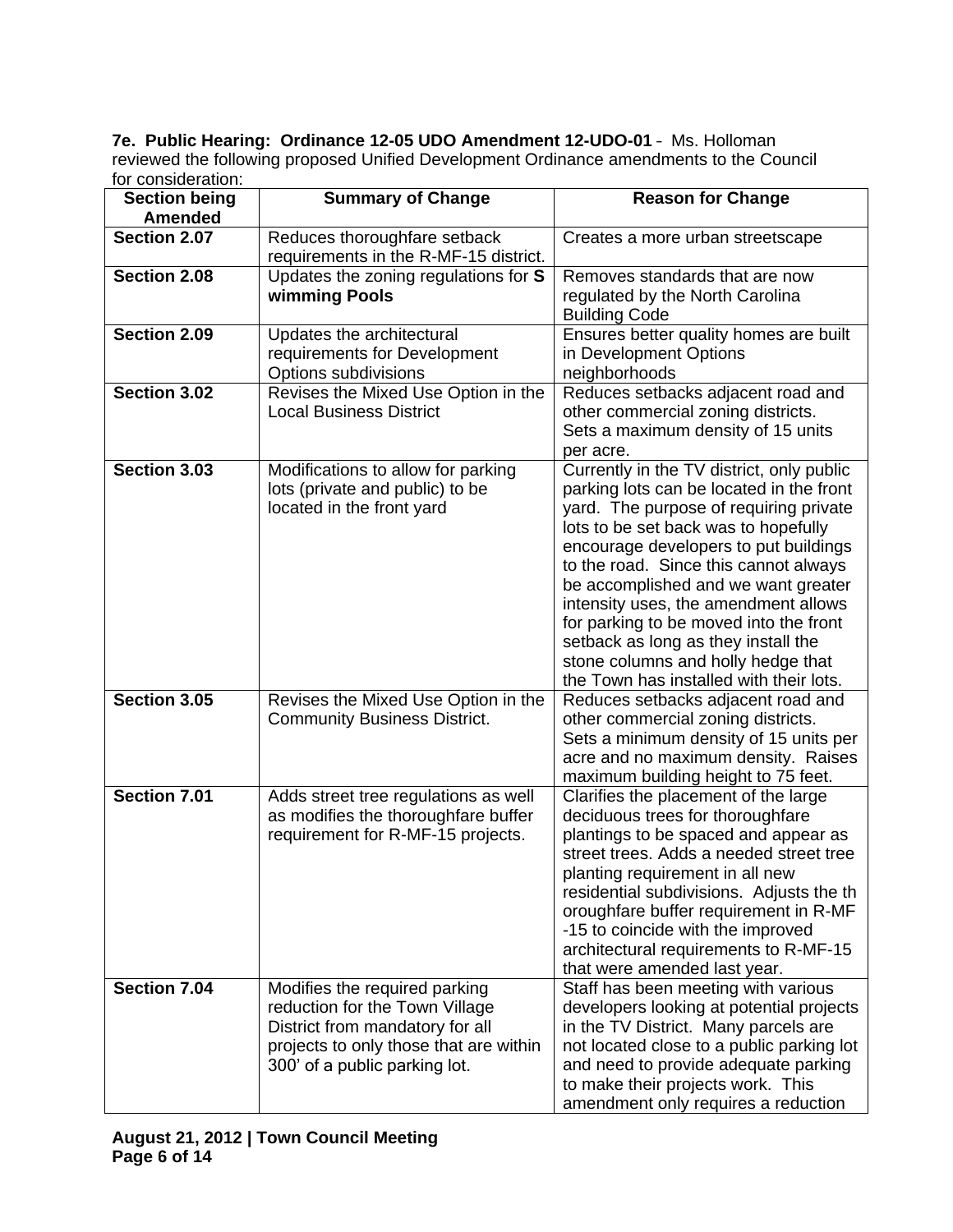| <b>Section 7.07, B.</b> | Remove Section 7.07.B-13                                                                                                                                                    | of maximum parking spaces for those<br>projects within 300' of a public parking<br>lot, which is a very walkable distance<br>and the same as the distance for<br>"shared" parking options.<br>Removes this option from the UDO to                                                                                                                                                          |
|-------------------------|-----------------------------------------------------------------------------------------------------------------------------------------------------------------------------|--------------------------------------------------------------------------------------------------------------------------------------------------------------------------------------------------------------------------------------------------------------------------------------------------------------------------------------------------------------------------------------------|
|                         |                                                                                                                                                                             | be consistent with the types of roads<br>described in the Engineering Design<br>and Construction Standards.                                                                                                                                                                                                                                                                                |
| <b>Section 7.08, B.</b> | Add reference to Section 8 of Town<br>Code                                                                                                                                  | Clarifies where additional information<br>on the easement requirements are<br>located.                                                                                                                                                                                                                                                                                                     |
| <b>Section 9.05, B.</b> | Adds language referencing original<br>approved subdivision plan                                                                                                             | Clarifies intent was to not add more<br>than 10% units or 10 whichever is less<br>from the original approved plan- to not<br>allow developers to continuously<br>submit amendments for 10 additional<br>units.                                                                                                                                                                             |
| <b>Section 9.05, D.</b> | Adds language referencing original<br>approved subdivision plan and<br>updates the minor amendment rules<br>pertaining to Director level<br>amendments to Development Plans | Clarifies intent was to not add more<br>than 10% units or 10 whichever is less<br>from the original approved plan- to not<br>allow developers to continuously<br>submit amendments for 10 additional<br>units. Also clarifies that minor<br>amendments to plans cannot conflict<br>with specific conditions of approval or<br>findings of fact specified by the Town<br>Council.           |
| Section 9.09            | Updates the minor amendment rules<br>pertaining to Director level<br>amendments to Development Plans<br>submitted in conjunction with a<br><b>Special Exception Use</b>     | Technically, the Director should not<br>approve amendments to a Special<br>Exception Use since it is a quasi-<br>judicial decision. This clarifies that the<br>Development Plan submitted in<br>conjunction with an SEU may be<br>amended by the Director, but only<br>within the confines set by the Town<br>Council in section 9.05, D. Any other<br>amendments would require TC Action. |
| <b>Section 11.02</b>    | <b>Revises the Gross Density</b><br>definition.                                                                                                                             | Provides clarity by simplifying the<br>definition to include the entire property<br>area except for the required roadway<br>right-of-way for the adjacent perimeter<br>road.                                                                                                                                                                                                               |
| Global                  | Modifies all references to the<br>"Thoroughfare Plan" to<br>"Comprehensive Transportation<br>Plan"                                                                          | <b>Comprehensive Transportation Plan</b><br>was adopted in June 2011 and<br>replaced all previous thoroughfare<br>planning documents.                                                                                                                                                                                                                                                      |

Ms. Holloman explained the proposed ordinance amendment requires developers of new subdivision to install street trees.

Ms. Holloman explained that this request is to approve the proposed amendments with the exception of Parts 13, 14, and 16. These three sections relate to street trees and staff is still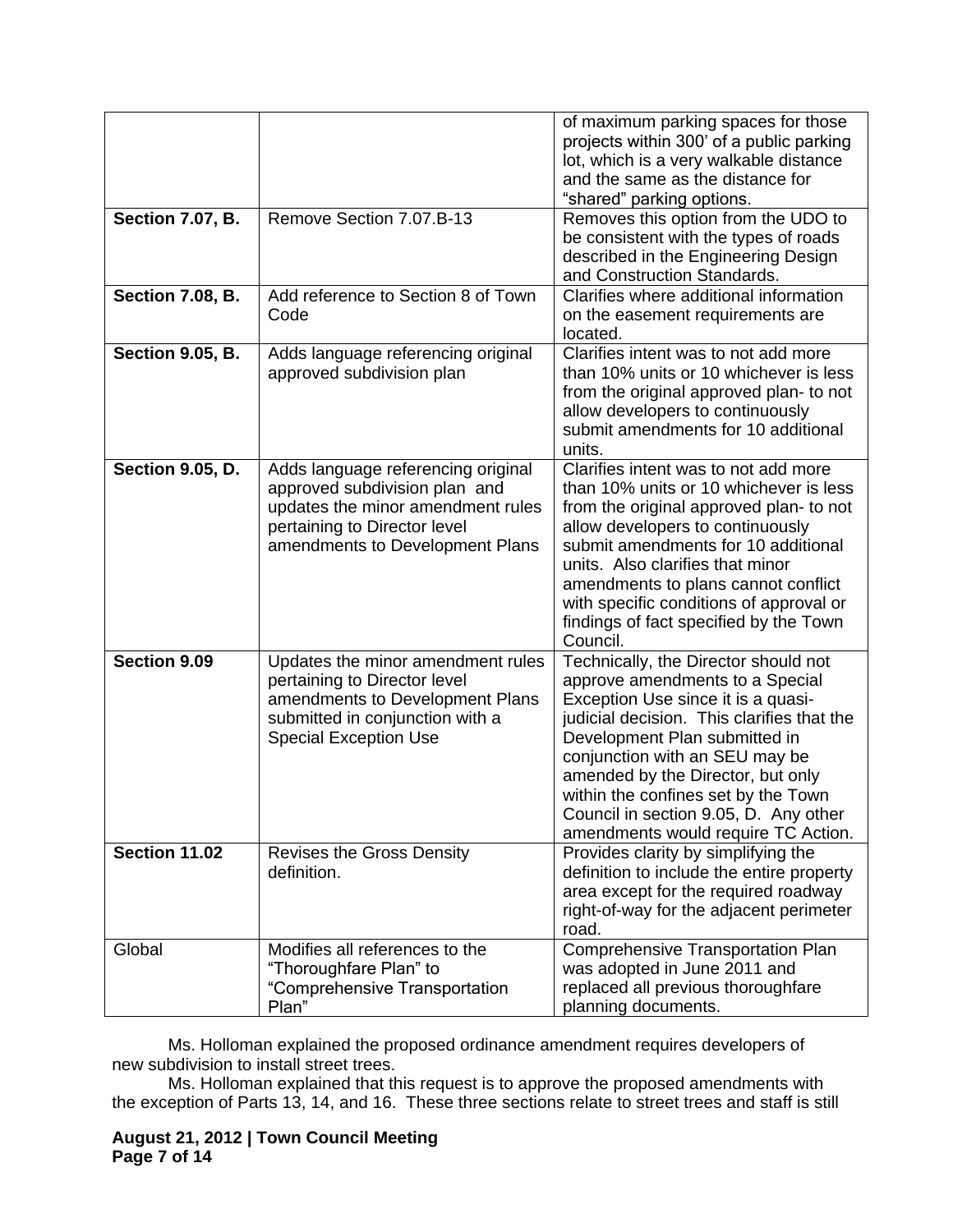working on review and revisions based upon comments from the Town Council on the Street Tree Maintenance Policy presented at the last meeting. She said the Council is to hold public hearings on all ordinance amendments and continue the public hearing for Parts 13, 14, and 16 of the draft ordinance in regards to Section 7.01 Landscaping Regulations, these parts will go to the next regularly scheduled Town Council Meeting on September 4, 2012.

Councilman Sack said around town there are existing subdivisions with street trees located in the easements and other subdivisions do not have street trees. He said by requiring street trees in the easement, is the Town creating an ongoing problem for maintenance and cost, if so, how can the Town prevent this problem reoccurring.

Ms. Holloman said staff is currently working with the Town Attorney to make revisions to the street tree policy. She said staff will focus on working with developers to relocate or plant smaller trees when reviewing street light plans, sight triangles at intersections and power lines.

With that explanation completed, Mayor Sears opened the public hearing. The following comments were recorded: None.

There being no comments, the public hearing was closed with the exception of Parts 13, 14, and 16 will remain open to the next regularly scheduled Town Council meeting on September 4, 2012.

**Action #1:** The Council approved a motion to accept the following statement as true: "T *he requested UDO Text Amendment is consistent with the Vision Holly Springs Comprehensive*  Plan: Executive Summary in regards to "Using the Plan to Implement the Town's Vision" and "Adopting and Implementing the Plan"; Section 1: Future Land Use "Objectives", "Community Growth Areas", "Regional Centers", and "Future Land Use Plan Details"; Section 4: Community Character "Objectives", "Defining the Village Streetscape"; Section 7: Infrastructure and Utilities "Objectives"; and Appendix 2.1: Village District Area Plan "Streets and *Streetscape*  Recommendations". *The proposed UDO Amendments provide the tools necessary for staff and*  the development community to implement the goals and objectives stated in the Plan."

**Motion By:** Williams **Second By:** Cobb **Vote:** Unanimous

**Action #2:** The Council approved a motion to adopt Ordinance 12-05, UDO Text Amendment #12-UDO-01 to modify text of sections 2.07, 2.08, 2.09, 3.02, 3.03, 3.05, 7.01, 7.04, 7.07, 7.08, 9.05, 9.09, 11.02, and global modifications and table Parts 13, 14, and 16 to the next regularly scheduled Town Council meeting on September 4, 2012.

**Motion By:** Cobb **Second By:** VanFossen **Vote:** Unanimous *A copy of Ordinance 12-05 is attached to these minutes.*

**8. Consent Agenda:** The Council approved a motion to approve all items on the Consent Agenda. The motion carried following a motion by Councilman Sack, a second by Councilman VanFossen and a unanimous vote. The following actions were affected:

8a. Budget Amendment Report - The Council received monthly report of amendments to the FY 2012-13 budget approved by the town manager. *A copy of budget amendments is attached to these minutes.*

8b. Resolution 12-18 - The Council adopted Resolution 12-18 supporting an application to the Local Government Commission for its approval of up to \$14,000,000 in Town refunding revenue bonds. *A copy of Resolution 12-18 is attached to these minutes.*

8c. NC Sedimentation Control Commission Agreement – The Council approved to enter a Memorandum of Agreement with the North Carolina Sedimentation Control Commission.

8d. Resolution 12-19 - The Council adopted Resolution 12-19 declaring certain property to be surplus to the needs of the Town and authorizing the disposal of said property. *A copy of Resolution 12-19 is attached to these minutes.*

**August 21, 2012 | Town Council Meeting Page 8 of 14**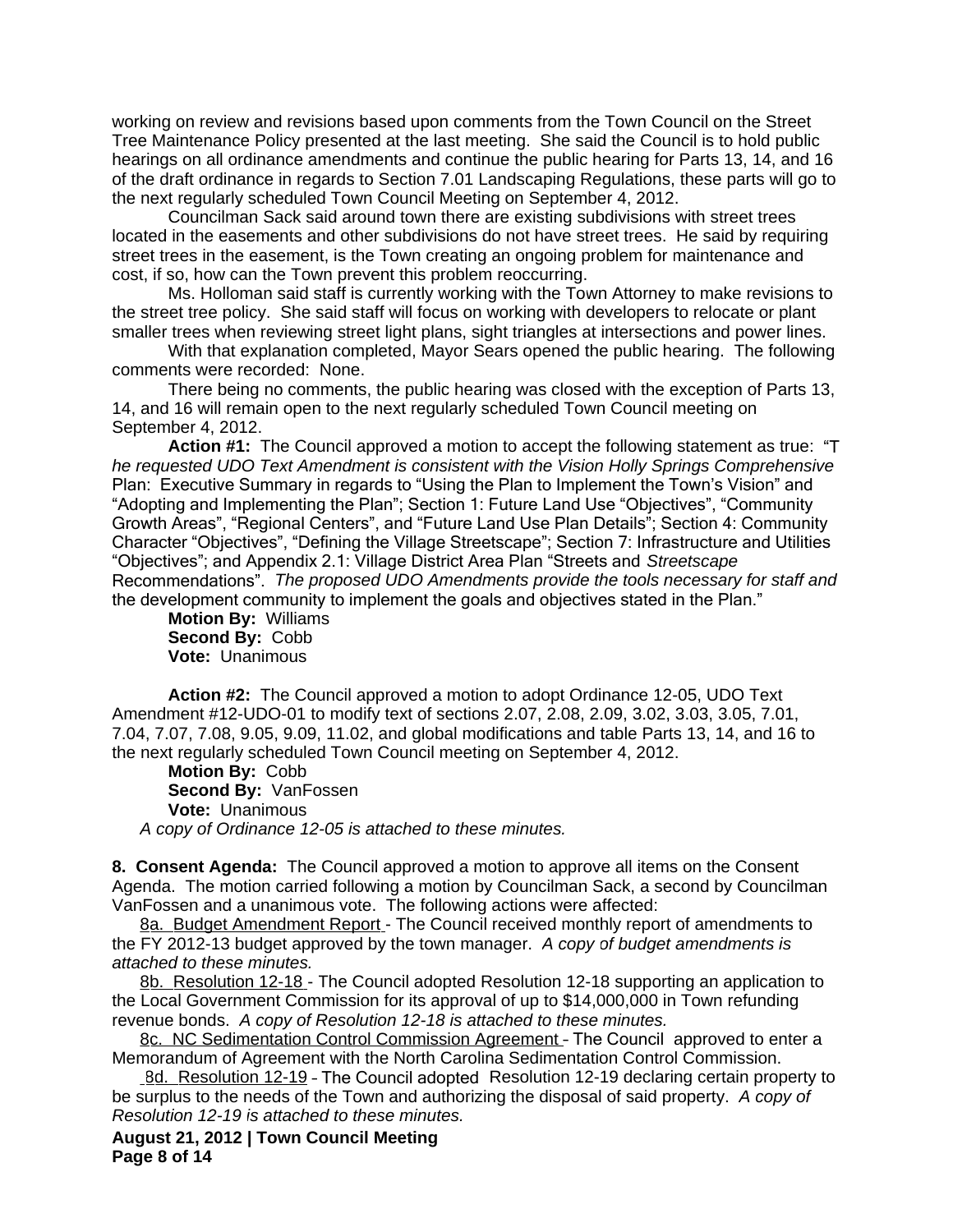8e. Bass Lake Sidewalk Project – The Council approved installation of lighting for the Bass Lake sidewalk project and adopt related budget amendments.

8f. Resolution 12-21 – The Council adopted Resolution 12-21 providing preliminary approval for refinancing of existing town installment financing obligations with PNC Bank. *A copy of Resolution 12-21 is attached to these minutes.*

**9**a. Parks and Recreation Advisory Committee - Mr. Bradley said this item was tabled at a previous Council meeting. He said since June, a second seat has become available with the resignation of Ken Henke, term ending June, 2013. The open positions were advertised for applications on the Town Web site with a July 2 deadline.

He said staff has received applications and was included in the agenda packets for your review. This request is to fill one opening with a three-year term and a second opening completing term ending June, 2013.

Councilwoman Lee commented that at the July meeting Kristi Lage application was misplaced and it was missing in the current packet until located earlier this afternoon. Councilman Sack said that all applicants were considered.

**Action:** The Council approved a motion to appoint Raymond Riordan for a three-year term and appoint Jennifer Jones to complete term ending June, 2013 to the Parks and Recreation Advisory Committee.

## **Motion By:** Sack

**Second By:** Cobb

**Vote:** Motion carried with a vote of 3 in favor, Councilmen Cobb, VanFossen, Sack and 2 opposed, Councilwomen Lee and Williams.

**10a. Ballenridge Sewer Pipe Replacement Project** – Ms. Parrish said that Diehl & Phillips Engineers recently completed design and project management of the repair and coating of hydrogen-sulfide damaged manholes along the Ballenridge Outfall (a gravity sewer outfall that carries more than half of the Town's sewer to the Wastewater Reclamation Facility). She said in addition, Diehl and Phillips' scope of work included overseeing special cleaning, videotaping, and study of the existing sewer pipes between the rehabilitated manholes. The video of the pipe interior and the coupons samples extracted as a part of this manhole rehabilitation project indicate that approximately 110 feet at W. Ballentine Street and 435 feet at the Bypass (both ductile iron pipes) have been severely degraded by chemical attack.

She said Diehl and Phillips recommends replacement of these segments of sewer pipe, and staff concurs. This request is to consider a contract for professional services that includes preparation of design plans, bidding, and bid award for this work to be completed.

Ms. Parrish said that this will be an expensive project. She said the consultant is also recommending the following actions be taken to avoid further corrosion of this outfall:

- Special man hole coating after rehabilitation of manholes (this has been done);
- Addition of odor control filter vents to the manholes that have previously been converted to watertight, closed top manholes;
- Close monitoring of hydrogen sulfide levels and feeding of appropriate levels of odor control chemicals in the future to address both odor and hydrogen sulfide production;

She said public works department is currently working to complete these items. Ms. Parrish discussed the monitoring and samples of Hydrogen sulfide levels taken.

She said that public works takes random samples each month along the sewer line. She explained the change outs for the media is every 18 months or possible longer.

**Action:** The Council approved a motion to enter a contract with Diehl & Phillips, P.A. Consulting Engineers in the amount of \$40,550 for the design of Ballenridge sewer pipe replacement and adopt related budget amendments.

**Motion By:** Williams **Second By:** Cobb **Vote:** Unanimous

**August 21, 2012 | Town Council Meeting Page 9 of 14**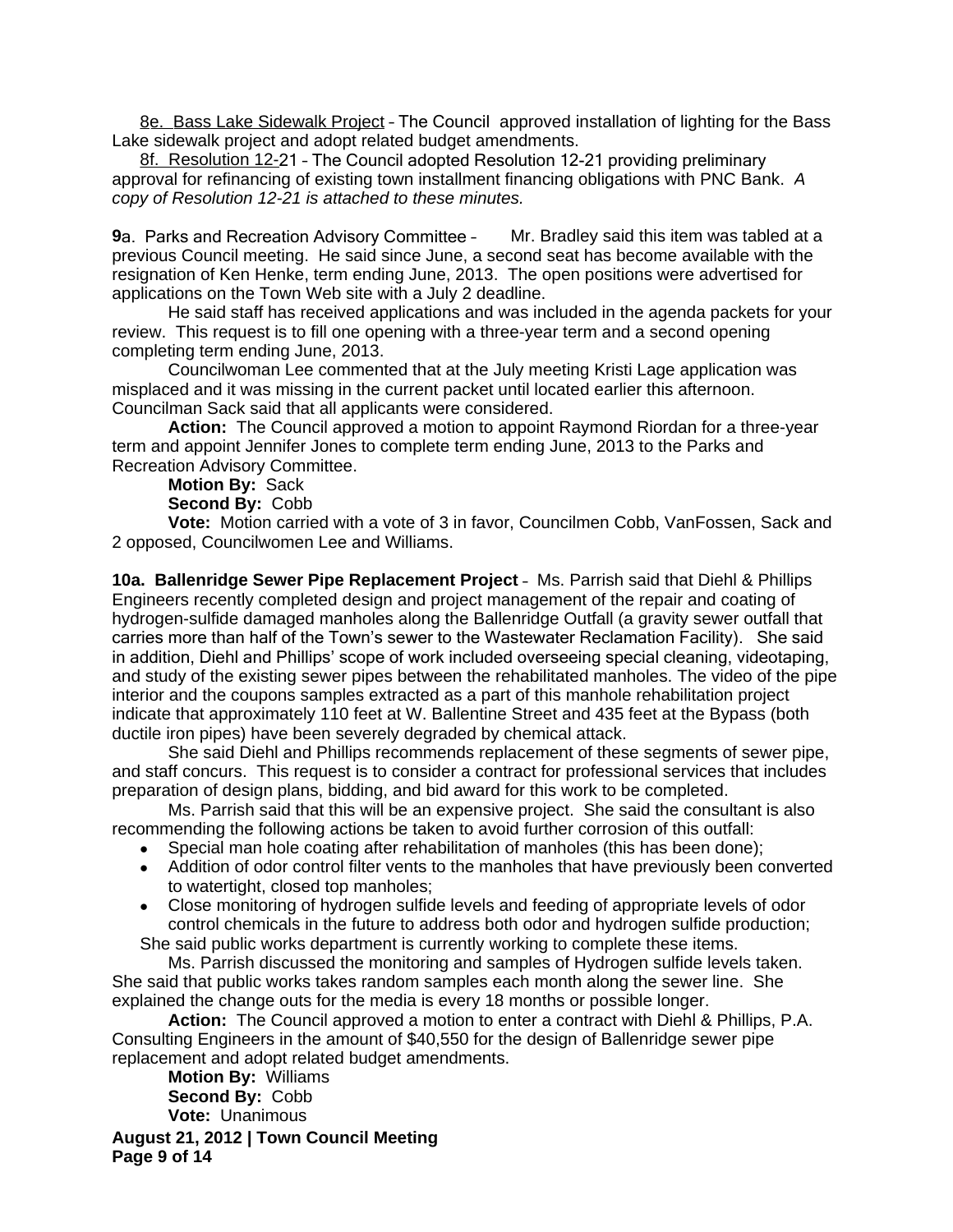*A copy of budget amendments is attached to these minutes.*

10b. Bass Lake Bridge Greenway Project – Ms. Parrish said the pedestrian path around Bass Lake is complete except for the crossing of Basal Creek, just downstream of the Bass Lake dam. She said this link was requested in the budget this year as a high priority/high need.

She said the actual construction may have to wait until next year's budget, the design and permitting is less expensive and is being undertaken now. Permitting is complicated and will take most of the year. She said staff followed the Town's consultant selection process and negotiated the proposed contract for professional services with Wetherill and Associates, PA.

She said the scope of work in the contract is very inclusive. It includes: design of a pedestrian bridge, structural services, hydraulic modeling for FEMA floodplain, geotechnical testing, environmental permitting, Clean Water Trust Fund approval, and preparation of full construction drawings and contract specifications for bid.

**Action:** The Council approved a motion to award contract to Wetherill Engineering in the amount of \$74,988 for Bass Lake Bridge Greenway project and adoption of budget amendments.

**Motion By:** VanFossen **Second By:** Williams **Vote:** Unanimous *A copy of budget amendments is attached to these minutes.*

**10c. W. Holly Springs Road Sidewalk Project** – Ms. Parrish said the West Holly Springs Road sidewalk project (from Main Street to N.C. Bypass) is considered a high priority to have a pedestrian connection from the downtown area to Holly Springs Towne Center development. She said the survey is currently underway. This request is to consider a proposed contract with Sungate Design Group that includes full design and advertisement for bid. Sungate was chosen from our consultant selection database because of their exceptional experience in retrofitted sidewalks in urban areas.

**Action:** Council approved a motion to award contract to Sungate Design Group in the amount of \$59,265 for the West Holly Springs Road sidewalk project and adoption of related budget amendments.

**Motion By:** VanFossen **Second By:** Cobb **Vote:** Unanimous. *A copy of budget amendments is attached to these minutes.*

**10d. Mims Property Regional Stormwater Device** – Ms. Parrish explained the downtown development incentive initiatives were a goal established at the 2012 Town Council Retreat, with the installation of a regional stormwater treatment device on the Mims site being ranked a high priority. She said that stormwater treatment is required for all new development under the federally mandated Town NPDES ordinance, and the construction of a facility to provide that treatment for several sites downtown would be an incentive for developments.

Ms. Parrish said therefore, in accordance with the Town's consultant selection process, staff recently worked with Withers & Ravenel to develop a proposal for a concept design and construction drawings for a regional stormwater device on the Mims property. She reviewed a map that identifies the parcels that will be served by this regional stormwater device. This device will treat stormwater (down to 10 lbs. for nitrogen) and address water quantity related issues for all upstream properties – both developed and undeveloped. Properties served by the device will be able to develop more of their land, which would have been encumbered by a sitespecific stormwater treatment device. She said existing developed parcels will be included in the design for the device so that previously collected fee-in-lieu funds may be used towards construction.

**August 21, 2012 | Town Council Meeting Page 10 of 14** She said professional services for this project includes planning, engineering, surveying,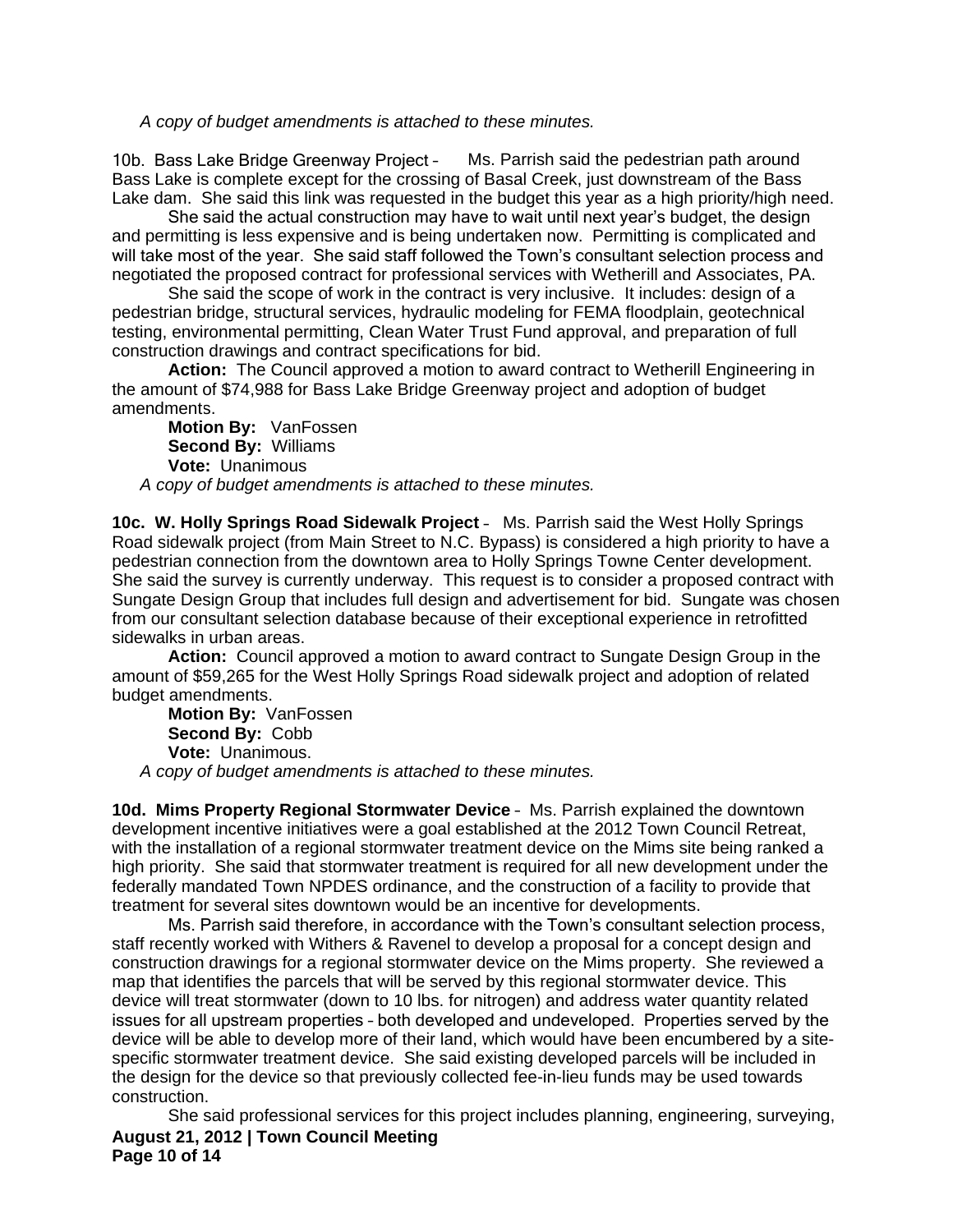and landscape architecture for two concepts. After selection of a final concept is made, services include preparation of construction drawings, permitting, specifications, contract documents, bidding and award of the construction to a contractor.

Ms. Parrish said that to take note that the parcels that are served with this facility will still have to pay a fee-in-lieu for stormwater treatment beyond the 10 lbs. threshold mentioned above (it is very difficult to achieve below 10 lbs. with treatment) - to 6 lbs. for nitrogen.

**Action:** The Council approved a motion to award contract with Withers & Ravenel in the amount of \$80,000, includes contingency, for the Mims property regional stormwater device and adoption of budget amendments.

**Motion By:** Sack **Second By:** Cobb **Vote:** Unanimous. *A copy of budget amendments is attached to these minutes.*

10e. Sunset Lake Road Sidewalk Project – Ms. Parrish said the Sunset Lake Road sidewalk project (from Holly Springs Road to Kenmont Drive) is a high priority project, in order to have a pedestrian connection from the residential area to the commercial center at Sunset Lake Road and Holly Springs Road. She said the survey is currently underway for this project. This request is for a design contract from Sungate Design Group, which includes full design and advertisement for bid. She said the Sungate Design Group was chosen from our consultant selection database, because of their exceptional experience in retrofitted sidewalk in urban areas.

**Action:** The Council approved a motion to award contract to Sungate Design Group in the amount of \$45,515 for the Sunset Lake Road sidewalk project and adoption of budget amendments.

**Motion By:** VanFossen **Second By:** Williams **Vote:** Unanimous. *A copy of budget amendments is attached to these minutes.*

10f. Utley Creek Basin Flood Study – Ms. Parrish said as development occurs upstream of drainage complaints, the Town under Policy P-018 requires a flood study to be completed. The purpose of the flood study is to ensure that new development will mitigate the impact of rising flood levels and not increase the floodplain on the downstream property owners.

She said the Town has conducted flood studies when there was substantial potential for development in the near future within a basin such as with the Somerset, Gable Ridge, Remington, and Windward Pointe subdivisions. She said staff has worked with Withers & Ravenel on the scope to do the necessary flood study work on the Utley Creek Basin. This basin includes an area bounded by Main Street, Earp Street, N.C. 55 Bypass, and Avent Ferry Road up to Holly Springs Road.

**Action:** The Council approved a motion to enter a contract with Withers & Ravenel in the amount of \$15,200 for an Utley Creek Basin flood study.

**Motion By:** VanFossen **Second By:** Cobb **Vote:** Unanimous.

**August 21, 2012 | Town Council Meeting Page 11 of 14** 10g. Holly Springs New Hill Road Property – Mr. Schifano explained that in order to complete needed upgrades and extensions to the Town's utility infrastructure, a utility easement will need to be acquired from Ms. Joyce Lucas on property she owns at 11605 Holly Springs / New Hill Road. He said after more than a month of negotiations, it has become apparent that Ms. Lucas and the Town have very divergent views on the value of the easement, which impacts a small area of her property. Ms. Lucas feels that the Town should have known this easement would be needed at the time that right of way and related easements were being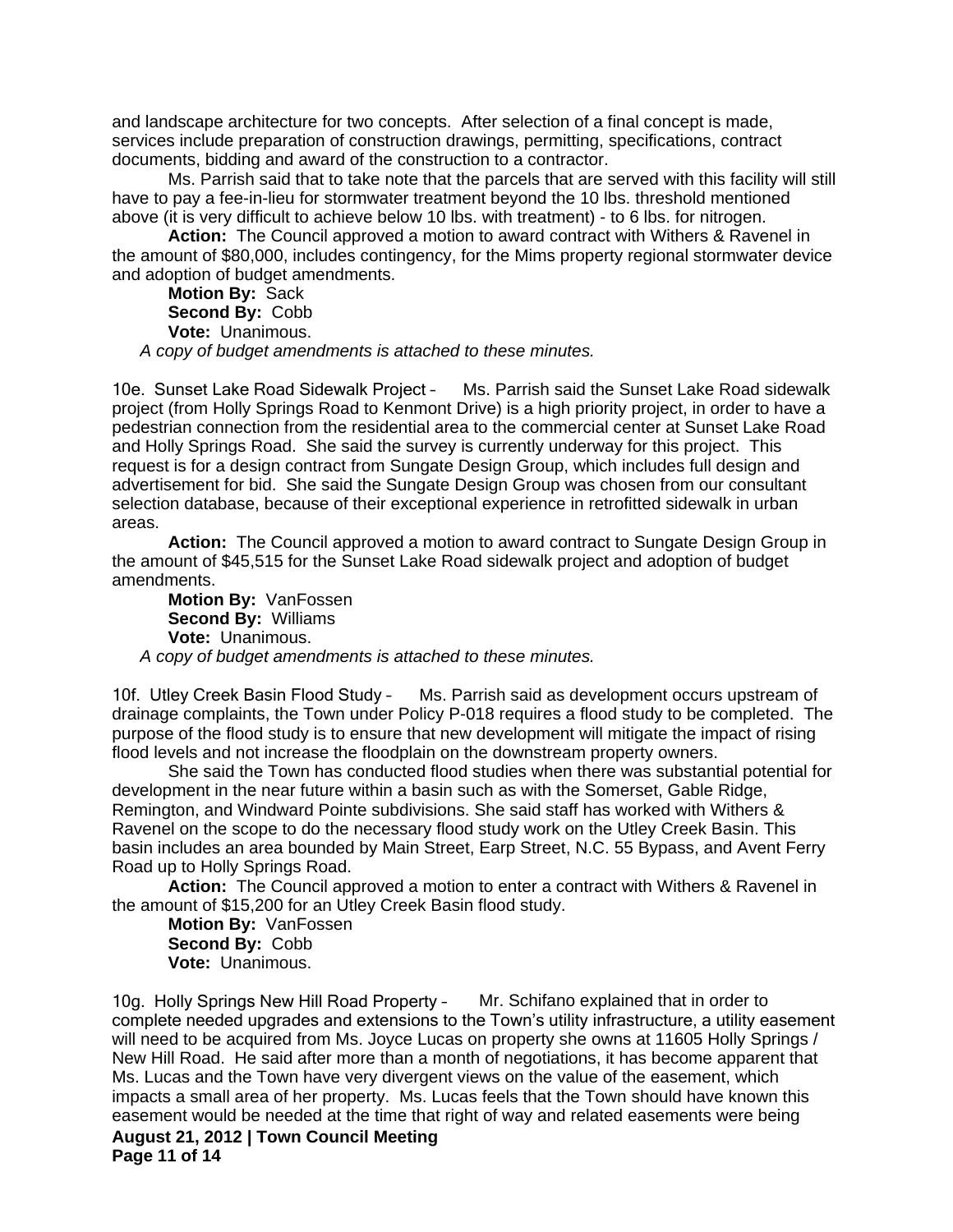acquired from her for the construction of Green Oaks Parkway. That project and the current one are unrelated and the current project has only been designed within the last three months. The easement is 1,602 square feet in size.

Councilman Sack asked if the property owners been contacted for mitigation. Mr. Schifano explained mitigation will be the next step in the condemnation process.

**Action:** The Council approved a motion to adopt Resolution 12-20, authorizing condemnation of a portion of property located at 11605 Holly Springs New Hill Road.

**Motion By:** Sack **Second By:** VanFossen **Vote:** Unanimous. *A copy of Resolution 12-20 is attached to these minutes*

10h. North Main Athletic Complex Project – Mr. Bradley said that this request is to consider a proposal from Withers and Ravenel for North Main Athletic Complex. He said staff is recommending this consultant based on a proposal and presentation of qualifications, and previous projects related to the concept established for this property. He said staff followed the Town's consultant selection process and interviewed 15 consultants for the next three agenda items. He said staff negotiated the proposed contract for professional services with Withers and Ravenel. He said being the property in question has not yet been acquired; therefore, the scope of work is divided into two contracts as follows:

Contract 1: includes: project administration & assessment, surveying for master plan, topographical survey south, site assessment, grading and miscellaneous expenses, totaling in the amount of \$84,770.

Contract 2: includes: project administration, topographical survey north, preliminary transportation analysis, master planning, miscellaneous expenses, totaling in the amount \$79,480. He said with a 10% contingency the entire project contract will be in the amount of \$180,675.

Mr. Bradley said the work listed in contract one will be conducted prior to the acquisition of property and work listed in contract two will be conducted after the purchase of the property.

Councilman VanFossen made a motion to approve to enter a contract with Withers and Ravenel contract in the amount of \$164,250 with a 10% contingency, for a total of \$180,675, for North Main Athletic Complex and adopt budget amendments. Motion died from lack of a second.

Councilman Sack asked the Town Attorney should the motion be two motions being there are two contracts. Mr. Schifano suggested the council approve contract one with conditions once establishing the site is buildable and acquisition of the property is reach and authorize Town Manager to approve contract two once all conditions of contract one are met.

Councilwoman Williams asked if these funds are part of the \$9 million Parks and Recreation Bond funds. Mr. Bradley said yes, these contracts are part of the \$9 million Parks and Recreation Bond Referendum projects and funds.

**Action:** The Council approved a motion to enter contract one with Withers and Ravenel in the amount of \$84,770. Upon the condition being satisfied that the site is buildable and acquisition of the property is reached, this motion further authorizes the Town Manager to enter into contract two with Withers and Ravenel in the amount of \$79,480, to include a 10% contingency for a total of \$180,675, once all conditions of contract one is met for North Main Athletic Complex and adopt budget amendments.

**Motion By:** Sack **Second By:** Cobb **Vote:** Unanimous *A copy of budget amendments is attached to these minutes.*

**August 21, 2012 | Town Council Meeting Page 12 of 14 10i. Bass Lake and Utley Creek Greenway Trails** – Mr. Bradley said this request is to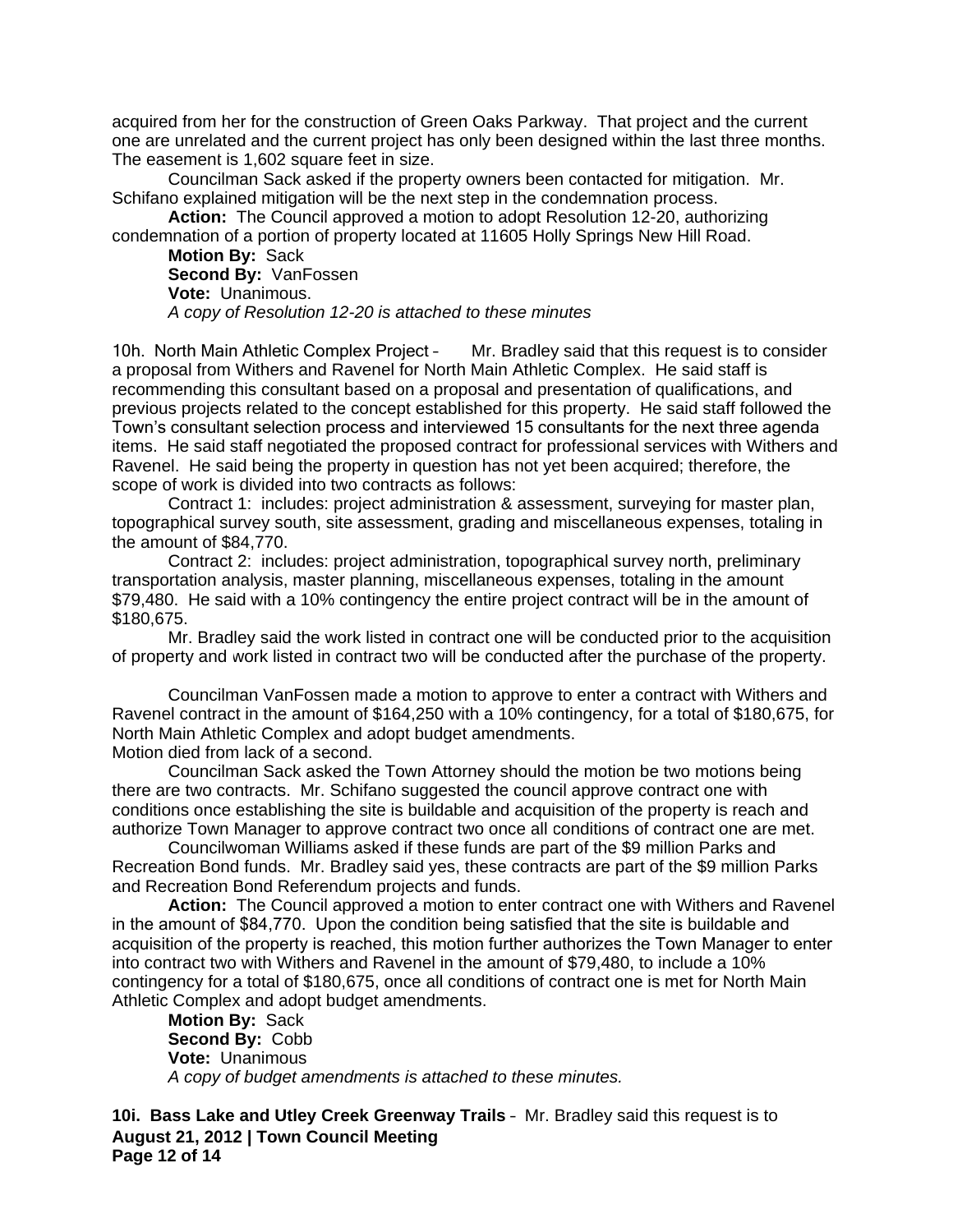consider a proposal from Kimley-Horn and Associates, Inc., for leading the planning and construction of greenway trails in the Bass Lake and Utley Creek areas.

He said based on proposals provided to staff and the presentation of qualifications and relevant work, staff recommends to enter a contract with Kimley-Horn for design and planning, administrative work, surveying, environmental permits, preliminary design, drainage design, final design services, bidding and miscellaneous expenses, in an amount of \$186,700, plus a 10% contingency, for a total of \$205,370.

Councilwoman Williams asked if this was the first step in developing the greenways using the \$9 million Parks and Recreation Bond funds. Mr. Bradley said yes this is part of the master plan that was presented to council.

Mr. Bradley reviewed the proposed greenway trails around the Bass Lake, Womble Park and Utley Creek areas.

Councilwoman asked about security on the greenways. Mr. Bradley said the greenway plans proposes the trails to be asphalt and are wide enough for police and rescue services to enter and also, to educate the public to be aware of the dangers.

**Action:** The Council approved a motion to enter a contract with Kimley-Horn and Associates, Inc., in the amount of \$186,700, with a 10% contingency, for a total of \$205,370 for greenway trails in Bass Lake and Utley Creek areas and adopt budget amendments.

**Motion By:** Cobb **Second By:** VanFossen **Vote:** Unanimous.

*A copy of budget amendments is attached to these minutes.*

**10j. Wombl**e and Jones Park Improvement Projects – Mr. Bradley said that this request is to consider a proposal from Lappas and Havener, P.A., for Womble and Jones Park improvements. He said this consultant was selected as a result of a written proposal and oral presentation based on the qualifications and work similar that planned for Womble and Jones Parks.

He said staff recommends approval of entering a contract with Lappas and Havener, PA as landscape architects for the following scope of work: schematic design, design development, construction documentation, bid process, and construction administration, in the amount of 269,640, with a 10% contingency of \$26,960 for a total of \$296,660.

Mr. Bradley said this contract will complete the master plans for Womble and Jones Park from start to finish, including: tennis courts, artificial turf field, athletic field and court lighting, field house including concessions/restroom/picnic area, children's playground renovation/expansion, parking, walking trails, and parking and lighting by Progress Energy.

Councilwoman asked if this project was advertised for bidding. Mr. Schifano said landscape architects are not required by law to follow the bidding process. He said staff followed the town's consultant selection policy for selecting this consultant.

Mr. Simmons said staff verified the references of Lappas and Havener, PA and received positive feedback of the company's work.

**Action:** The Council approved a motion to enter a contract with Lappas and Havener, PA as landscape architects in the amount of \$269,640 with a 10% contingency of \$26,960, for a total of \$296,600 for the Womble and Jones Park improvement projects and adopt budget amendment.

**Motion By:** Williams **Second By:** Cobb **Vote:** Unanimous. *A copy of budget amendments is attached to these minutes.*

**11. Other Business:** Councilman Sack said Grigsby Avenue sidewalk is completed and is being used by pedestrians and the sidewalk located on Linksland Drive and Holly Springs Road is near completion.

**August 21, 2012 | Town Council Meeting Page 13 of 14**